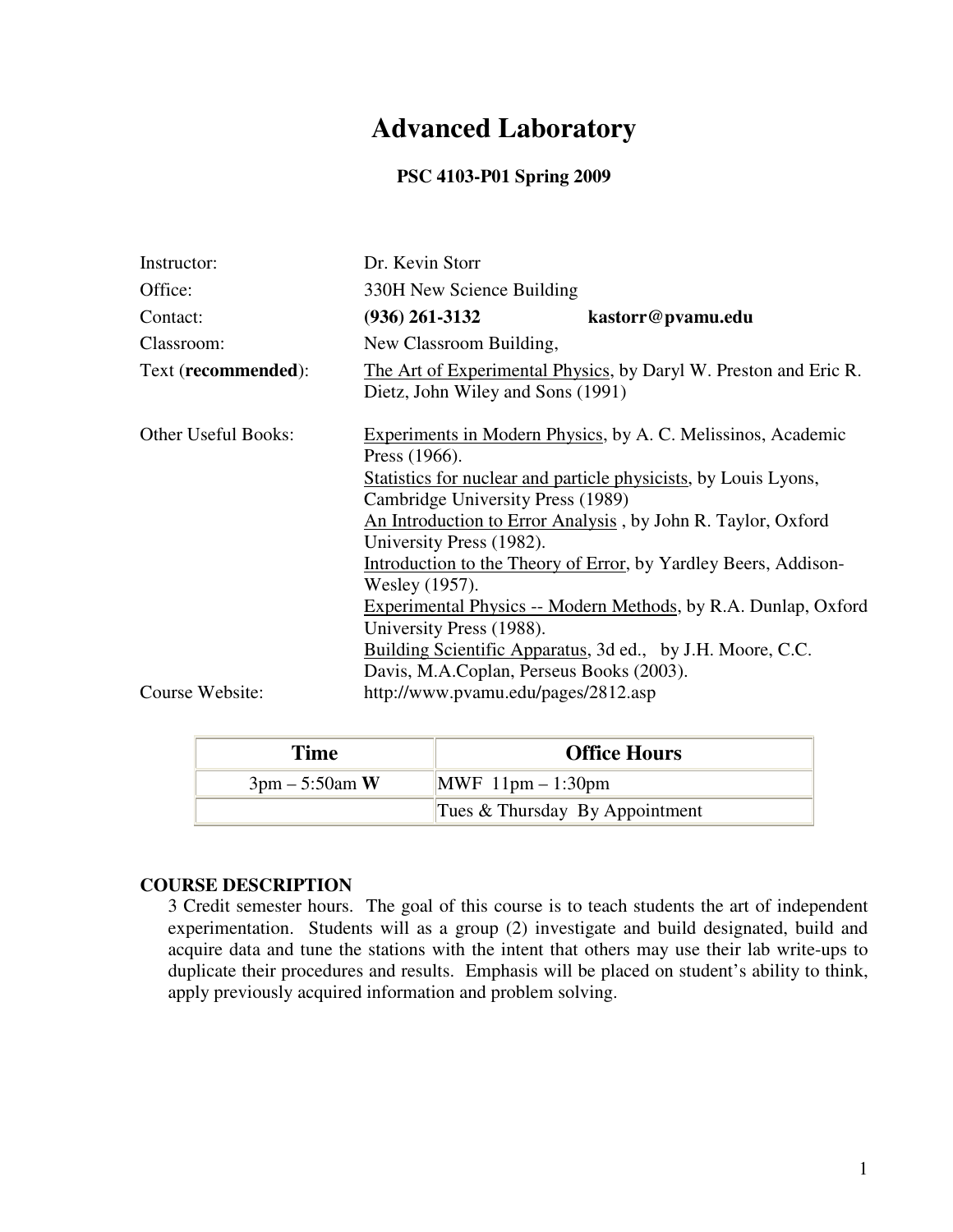## **COURSE OBJECTIVES**

- 1. To gain hands-on laboratory experience and gain familiarity with equipment used in physics laboratories.
- 2. To learn how to search and remedy problems in experimental setups.
- 3. To deepen your understanding of physics through personal experimental investigation.
- 4. To be able to judge what type of data should be taken and what quantity of data is needed for the purpose at hand.
- 5. To learn to evaluate the validity of data during the data-taking process.
- 6. To gain an understanding of the concept of experimental uncertainties and their importance in the design and analysis of experiments.
- 7. To learn how to determine experimental uncertainties.
- 8. To communicate experimental results through clear scientific/technical writing.
- 9. To become proficient in the use of computers and software tools for generating reports, analyzing and representing data, communication, etc.

### **COURSE REQUIREMENTS**

- 1. Students in the Advanced Laboratory (PHYS 4103) must complete five experiments and prepare a report on each. Before engaging an experiment, you are required to notify the lab instructor. This will help in scheduling the experiments if more than one group wishes to do the same experiment.
- 2. The experiments in the Advanced Laboratory have some instructions, but you are strongly encouraged to learn more about the experiments by studying textbooks or by consulting other sources. Normally you will be expected to set up the experiment. The instructor will explain the equipment and any safety precautions of an experiment before you start. This explanation will be given during the regular laboratory hours. You are required to consult the instructor before beginning an experiment. The experiment must be completed during the normal class hours.
- 3. Do not expect the experiment to work the first time. There will often be a piece of equipment that malfunctions making it necessary to repeat the measurements. Since physics involves solving problems you should try to find out the cause of the malfunction. Sometimes it may be as simple as a blown fuse. Often, a bit of everyday experience and common sense is all you need to solve the problem.
- 4. Lab assignments are due on the specified due dates and times.
- 5. Please turn off all cell phones when entering the classroom.
- 6. **Academic Dishonesty/Cheating:** You are responsible to know the elements of academic dishonesty, plagiarism, cheating etc., as set forth in PVAMU *Student Handbook*. PVAMU allows no form of collaboration in the preparation of papers or in the taking of quizzes or exams. Work on paper, quizzes, and exams must be totally your own. You should neither request nor give help. The penalty for violating the PVAMU Academic Honor Code in this class is a score of zero for the quiz, exam, or paper in which the violation occurs.
- 7. Even though you are encouraged to work in small groups (two), *each report must represent an individual effort. Reports must have all the required ingredients. The only accepted method of submitting reports is in the form of a computer file, in a standard format (e.g. plain text, MSWord, TeX, pdf, postscript, html), as part of or an attachment to an e-mail message to the instructor, or by posting on a Website. Paper*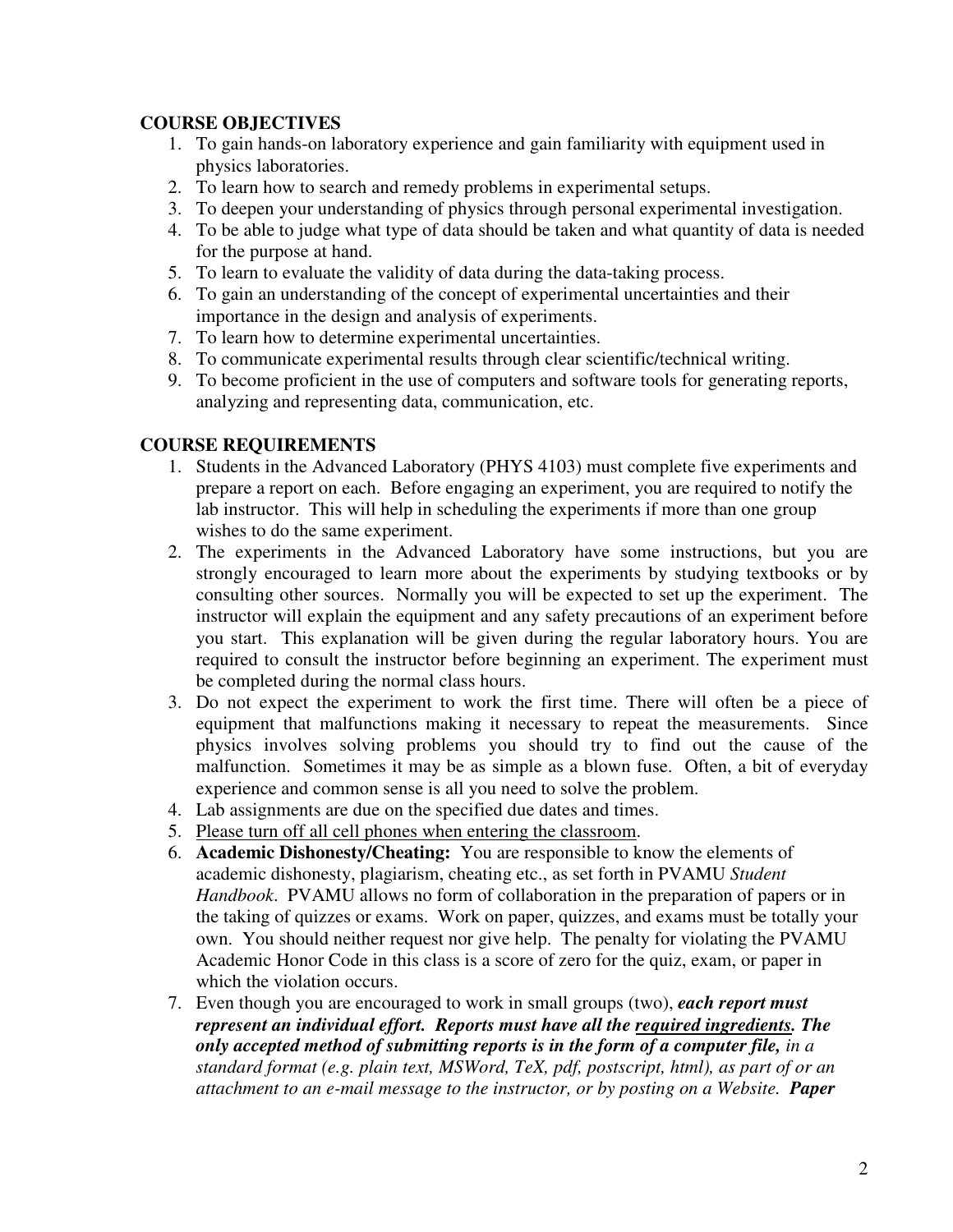*copies will not be accepted.* You must submit your report before you will be permitted to do another experiment, unless permission from the instructor is obtained.

8. The instructor will go over your reports in detail and explain what was done correctly and things you should have taken into account, and will assign a grade. Reports have to be submitted by the **deadlines** given below (before 17:00 (5pm) on the date given):

| Report #Due date |
|------------------|
| 13 Feb.          |
| 6 Mar.           |
| 27 Mar.          |
| 10 Apr.          |
| 30 Apr.          |

Note: You have 12 grace days that you may use in any way you desire, except that not more than 5 grace days may be applied to any one experiment, and all reports (including all resubmissions) must be turned in by the last day of classes. Grace days already used may be redeemed by turning reports in early.

# **4. Course Grading:**

Every student has to hand in five reports about experiments he/she has performed. If fewer than the minimum number of reports is handed in, a grade of F will be assigned to the course. If a report is more than one week late, a grade of "F" will be assigned for the report. This means that you failed the course.

For each report a numerical grade of a maximum of ten points will be assigned. The course grade will be mainly determined by the grades on the reports, but the instructor may consider other factors such as the student's attitude toward laboratory work, care exercised in handling equipment, leaving the work area clean after use, etc. The reports should represent a consistent effort throughout the semester, and the degree of consistency will also influence your final grade.

| Grade        | Scale (% of total points) |
|--------------|---------------------------|
| A            | $90 - 100$                |
| B            | $80 - 89.99$              |
| $\mathsf{C}$ | $70 - 79.99$              |
| D            | $60 - 69.99$              |
| $\mathbf{F}$ | Below 60                  |
|              |                           |